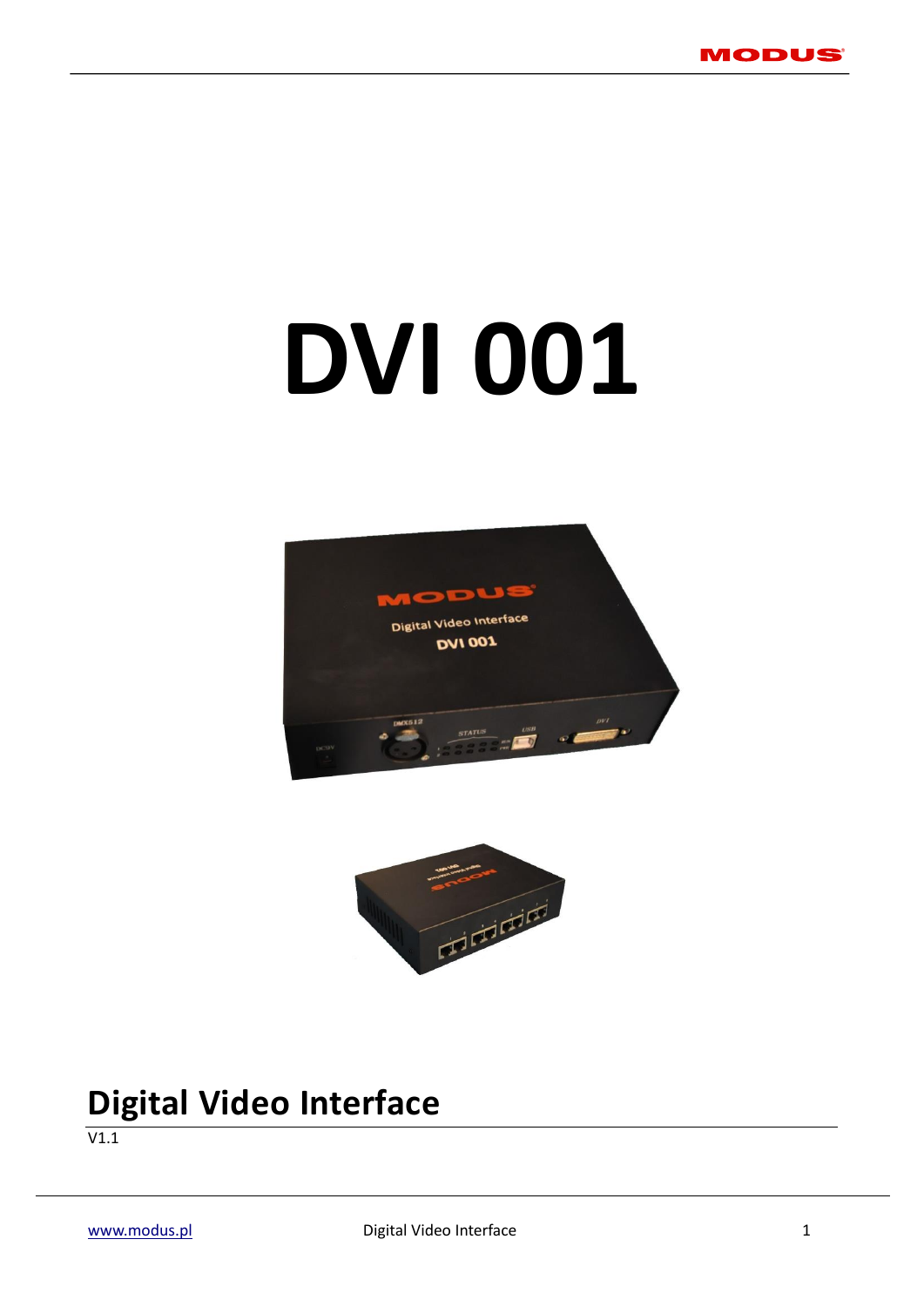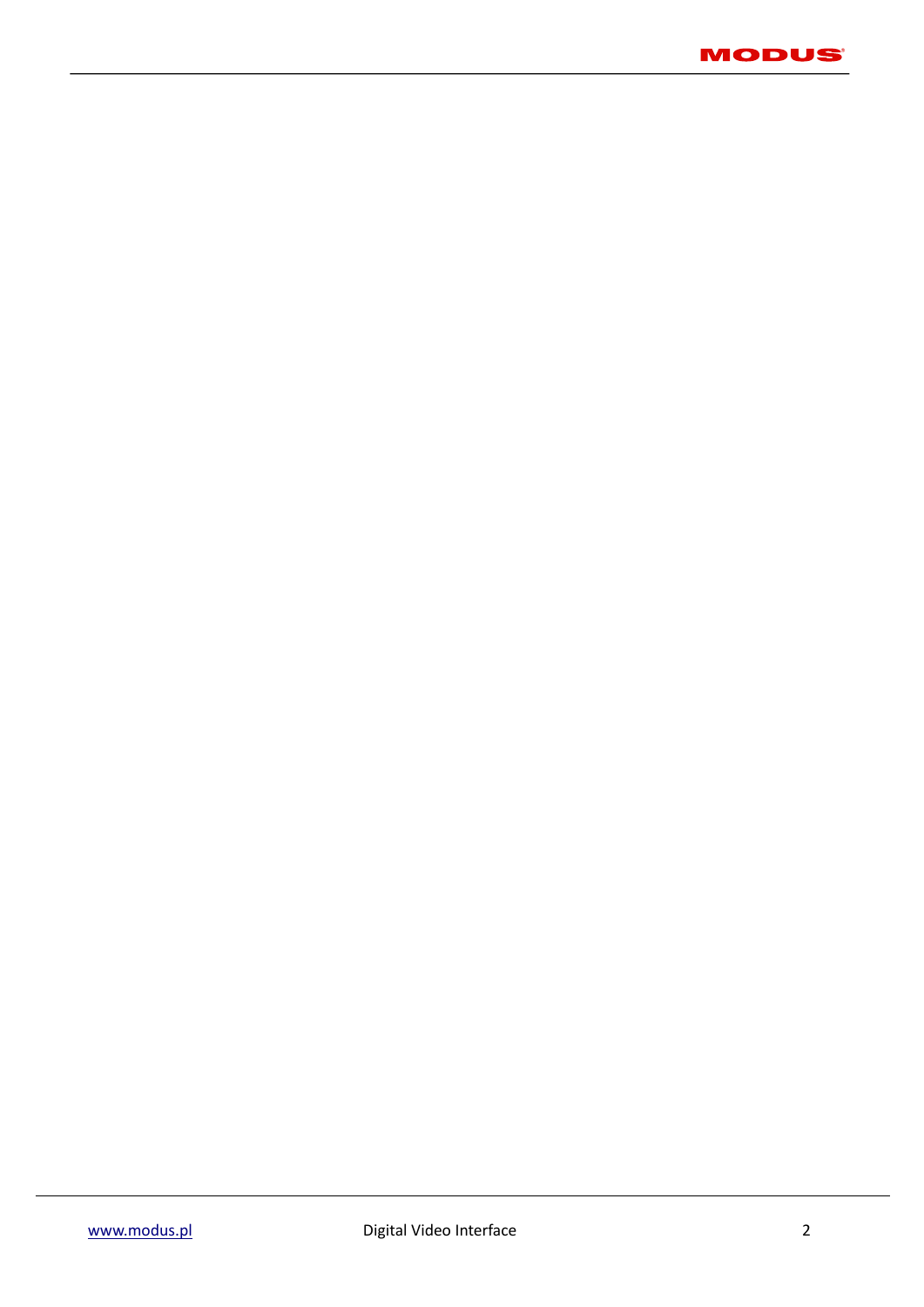

# **Table of contents**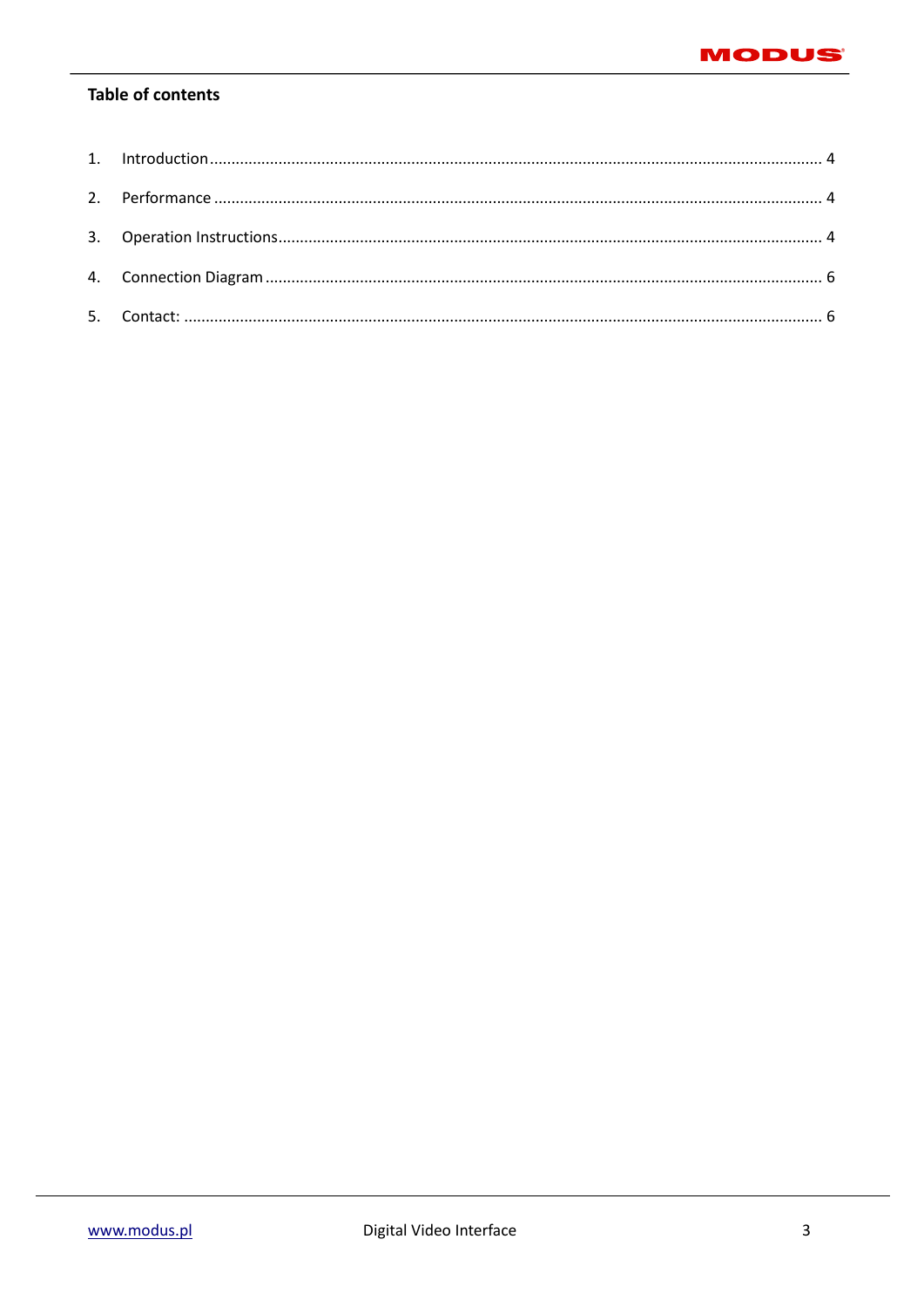

#### <span id="page-3-0"></span>**1. Introduction**

DVI001 is an online master controller that transmits data through DVI/HDMI interface, support multimonitor extension and dual-monitor model, does not support replication model. Must run "Artled Studio Software" can DVI001 work normally, support arbitrary model of LED lamps.

Auxiliary slave controller is DEI001. Auxiliary online software is "Artled Studio Software". Capable of controlling the same LED driver chips with DEI001.

#### <span id="page-3-1"></span>**2. Performance**

- 1. Each DVI001 controls maximum 786432 pixels with eight output ports; each port controls maximum 98304 pixels and connects to maximum 96 slave controllers.
- 2. Support DVI video splitter used by multiple DVI001s simultaneously.
- 3. Support multi-monitor extension model and dual-monitor model, the resolution is 1024×768 and the refresh frequency is 60HZ.
- 4. Support arbitrary model of LED lamps in the software.
- 5. Each slave controller controls maximum 3072 pixels, output four ports at most, each port controls maximum 3072 divided by number of using ports pixels.
- 6. Use autorun USB port to transmit and control data which is applied to both 32-bit and 64-bit operating system.

#### <span id="page-3-2"></span>**3. Operation Instructions**

- 1. After power on, connect the computer USB port to master controller USB port with USB cable, connect the master controller DVI port to computer DVI port or HDMI port with DVI cable, then the computer can detect the USB device and DVI display device. But some computers can detect the devices only when it connects to DVI device before it gets started, which is associated with the graphics card. Neither 32 bit operating system nor 64-bit operating system is needed to install the USB driver or DVI driver, because the drivers have been installed when installing the operating system. USB port is used to send the configuration data, the master controller will automatically save the data, after that the USB cable is not needed.
- 2. Each DVI001 controls maximum 786432 pixels with eight output ports, each port controls maximum 98304 pixels and connects up to 96 slave controllers.
- 3. The red light and the green light beside the USB interface indicate DVI connection status and power status, the other eight lights indicate whether the four ports are connected properly to slave controllers.
- 4. Each output ports can control different lamps and different driver chips, so the parameters could be different. But the parameters of all slave controllers that each port controls must be the same, including the driver chips, lamp type, scanning clock frequency and the number of interface that each slave controller uses.
- 5. In "Artled Studio Software" modeling settings, set the connection as the actual number of slave controllers, each slave controller can use 1-4 ports, the two connection methods are shown as follows:
	- 1) A port of a line. Choose a few lines to share a slave controller on the need of a few ports of a slave controller. For example, we need three ports, then select "three lines of one slave controller" in modeling window of software.
	- 2) A line of a slave controller. Connect all pixels of all using ports together. If a slave controller uses three ports, connect the pixels of first port, then connect the pixels of second port, finally connect the pixels of third port. Then length up other two ports with the longest one.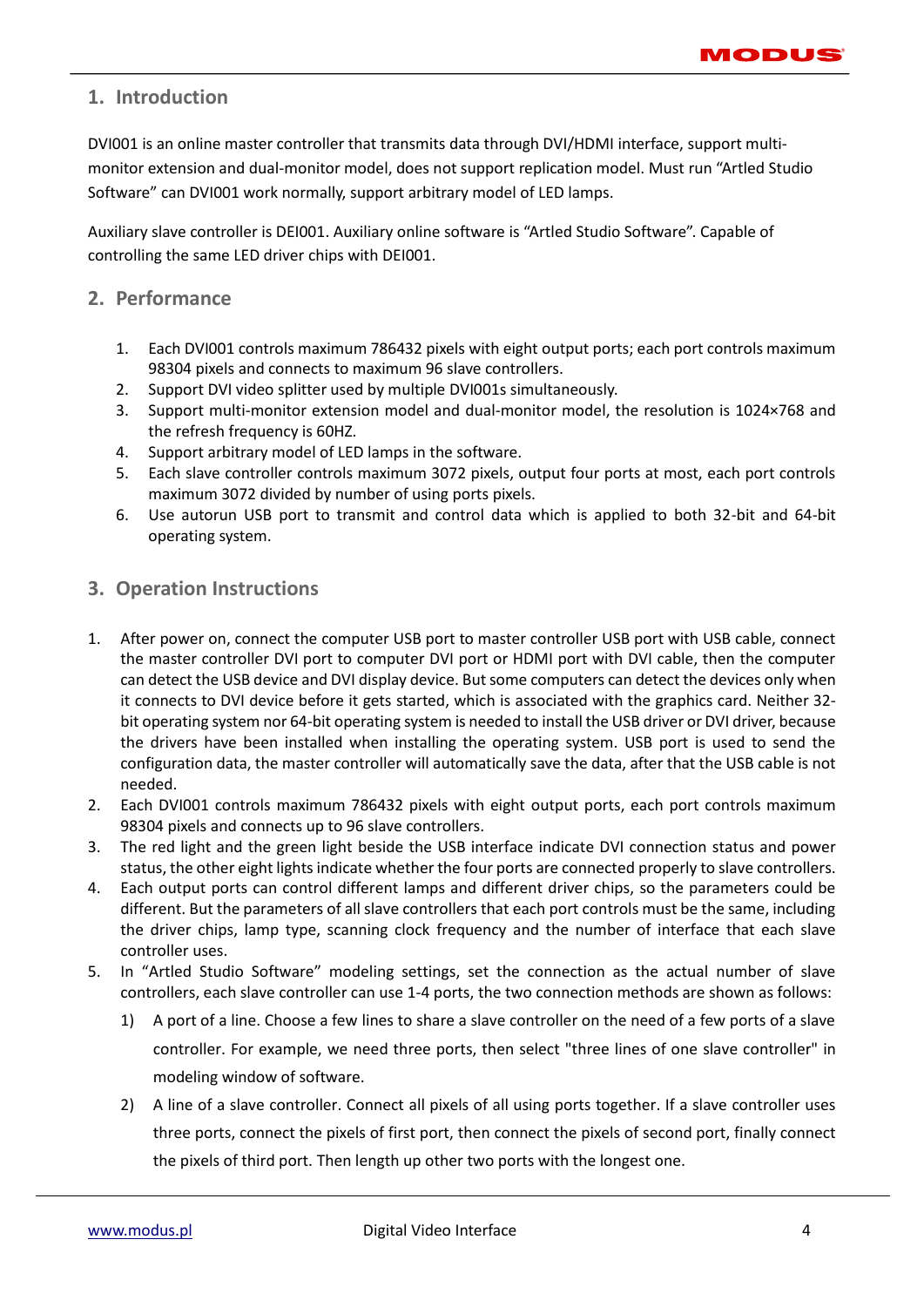

Select any one of the two methods, connect pixels of all slave controllers and set parameters

properly in the brightness settings.

6. Start the software, if the graphics card setting is incorrect or the DVI cable is disconnected, the software will prompt as below:



Make sure the DVI cable is connected, then click "retry", it will pop up the following dialog box.

| Zmień wygląd ekranów                                                                                    |                                   |  |  |  |  |  |  |
|---------------------------------------------------------------------------------------------------------|-----------------------------------|--|--|--|--|--|--|
|                                                                                                         | Wykryj<br><b>Identyfikuj</b>      |  |  |  |  |  |  |
| 2. Urządzenie wyświetlające na: VGA v<br>Ekran:                                                         |                                   |  |  |  |  |  |  |
| Rozdzielczość:                                                                                          | $1024 \times 768$<br>$\checkmark$ |  |  |  |  |  |  |
| A. Jeśli rozdzielczość jest mniejsza niż 1200 x 900, niektóre elementy mogą się nie mieścić na ekranie. |                                   |  |  |  |  |  |  |
| Orientacja:                                                                                             | Pozioma<br>$\checkmark$           |  |  |  |  |  |  |
| Wiele ekranów:                                                                                          | Rozszerz te ekrany<br>v           |  |  |  |  |  |  |
| Ustaw ten wyświetlacz jako główny<br>Ustawienia zaawansowane                                            |                                   |  |  |  |  |  |  |
| Użyj drugiego ekranu (lub naciśnij klawisz logo systemu Windows = + P)                                  |                                   |  |  |  |  |  |  |
| Zmień wielkość tekstu i innych elementów                                                                |                                   |  |  |  |  |  |  |
| Które ustawienia ekranu należy wybrać?                                                                  |                                   |  |  |  |  |  |  |
|                                                                                                         | OK<br>Anuluj<br>Zastosuj          |  |  |  |  |  |  |

 Choose the second monitor, set the resolution to 1024×768, select "expand Windows desktop to the monitor" and then click "apply".

 Click "high level", select "trouble shooting" TAB in the pop-up dialog box and set the hardware information as below.

| Ekran:                                              | 2. Urządzenie wyświetlające na: VGA v    |                                                          |  |  |  |
|-----------------------------------------------------|------------------------------------------|----------------------------------------------------------|--|--|--|
| $1024 \times 768$<br>Rozdzielczość:<br>$\checkmark$ |                                          |                                                          |  |  |  |
| Jeśli rozdzielo                                     | Wysoka                                   | tóre elementy moga się nie mieścić na ekranie.           |  |  |  |
| Orientacja:                                         | $2048 \times 1536$                       |                                                          |  |  |  |
| Wiele ekranów:                                      | $1920 \times 1440$<br>$1920 \times 1200$ |                                                          |  |  |  |
| Ustaw ten wyś                                       | $1920 \times 1080$<br>$1680 \times 1050$ | Ustawienia zaawansowane                                  |  |  |  |
| Użyj drugiego ekr                                   | $1600 \times 1200$                       | Windows $\begin{bmatrix} 1 \\ 2 \\ 3 \end{bmatrix}$ + P) |  |  |  |
| Zmień wielkość te                                   | $1440 \times 900$<br>$1366 \times 768$   |                                                          |  |  |  |
| Które ustawienia                                    | $1280 \times 1024$                       |                                                          |  |  |  |
|                                                     | $1280 \times 800$                        |                                                          |  |  |  |
|                                                     | $1280 \times 720$                        | OK<br>Anuluj<br>Zastosuj                                 |  |  |  |
|                                                     | $1024 \times 768$                        |                                                          |  |  |  |
|                                                     | <b>Niska</b>                             |                                                          |  |  |  |